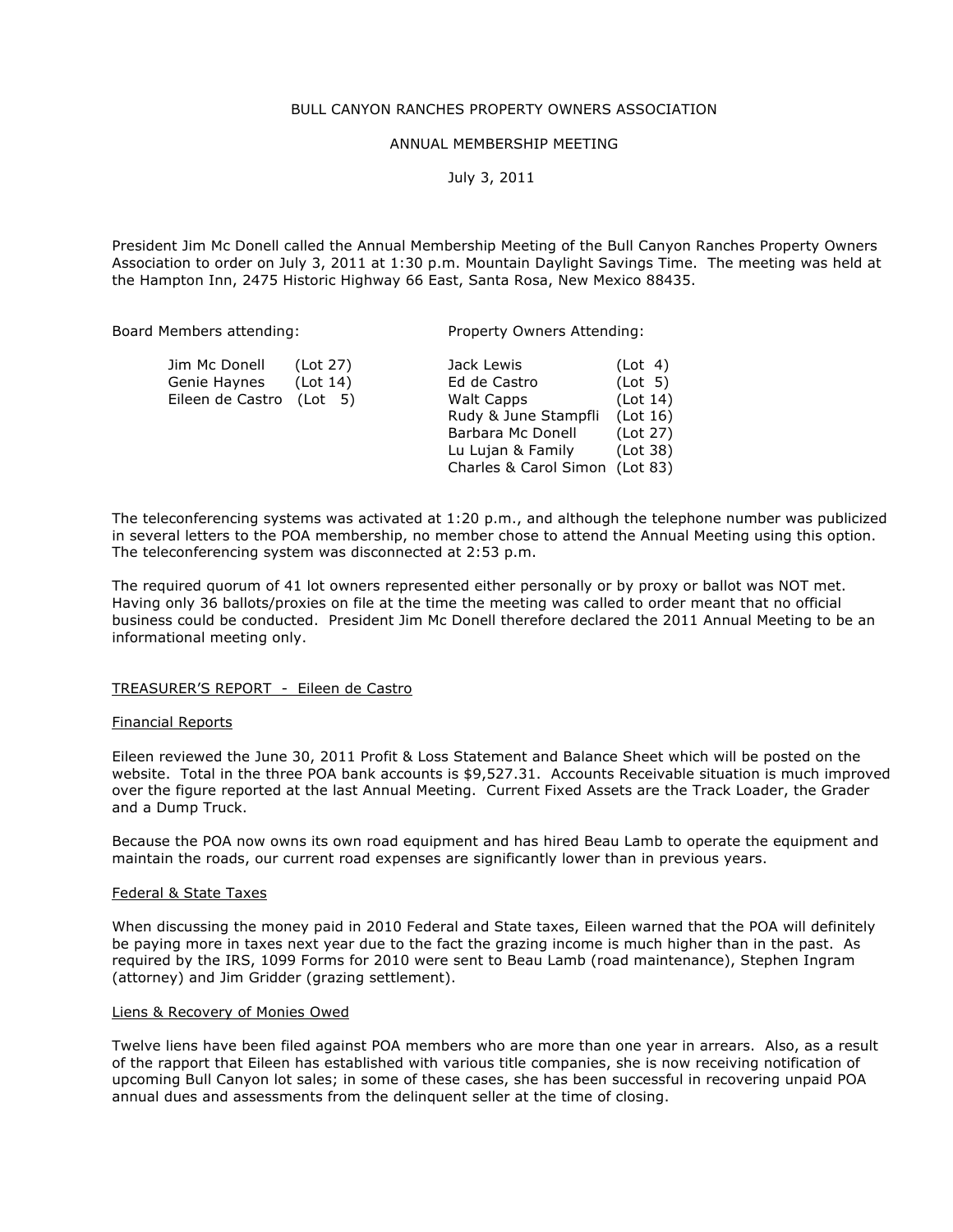## PRESIDENT'S REPORT - Jim Mc Donell

#### Road Maintenance

Thanks to Beau Lamb, the man who is operating our equipment and maintaining the roads, all of the Bull Canyon Ranch roads are now accessible with a two-wheel-drive vehicle. Although additional work is planned, it cannot be started until Bull Canyon receives some rain. Once there is some moisture in the ground and the dirt is manageable, Beau will start retrieving the material from the ditches and smoothing and crowning the roads. Beau is being paid \$45 an hour which includes equipment maintenance and fuel costs.

Everyone needs to realize that completely repairing the concrete crossing thus preventing future washouts of any kind, is going to be  $very expensive. One option is to build a bridge across the creek.$ </u>

Jim has accepted Rudy Frame's offer to chair the Roads Committee. Rudy owns Lot 50 and will begin his duties immediately under Jim's oversight as both President and the Board member formerly in charge of the roads.

#### Road Equipment

The POA now owns three pieces of equipment which were paid for with cash. The first purchase was a track loader with rippers, the second a medium-size grader, and the most recent purchase, a 1987 International diesel dump truck.

Future plans are to purchase a wheeled fuel tank (bowser) which would allow Beau to transport fuel to the equipment rather than having to drive the equipment to the permanent fuel tank and then back to where he was working.

The other planned purchase is a trailer which can be hooked to the dump truck and used for transporting equipment to the job site which will save time and fuel.

# Private Hire of Equipment

Any POA member can hire Beau and the POA equipment to do a specific job on their lot. It is a package-deal, however; Beau is the only person permitted to operate the equipment. Beau may be reached at 575-760- 3404 or justroping@hotmail.com. Tell him what you want to do and request an estimate. Beau will give you a discounted rate. If you decide to have Beau do the work, you must pay him in full before he begins the job as the POA will not cover the costs of those who do not pay after their work has been completed.

#### Grazing Lease with Jim Grider

Until 2010, the POA was "saddled" with a grazing agreement made between New Mexico Land & Ranches (the developer) and Jim Grider whereby Jack Lewis paid Grider \$36,000 a year to graze his cattle on Bull Canyon Ranches property. Under the existing agreement, Grider only had to pay the POA \$5,000 of the \$36,000 he collected each year.

In April of 2010, the owner/organization, whom New Mexico Land & Ranches was accountable to, assigned all the Bull Canyon Ranches grazing rights to the POA. Jim Grider however did not agree with this and resorted to legal action to prevent it from happening. In an effort to keep from spending all the POA's money on attorney fees, Jim Mc Donell met with Grider and eventually negotiated the following as a means of the settling the matter:

- 1) Split the \$36,000 grazing income for 4 years between the POA and Grider on a 50-50 basis, payment to be made to Grider twice a year, the first \$9000 sent to Grider December 2010.
- 2) State land (1080 acres) within the Bull Canyon Ranches borders leased by Grider immediately reassigned to the POA.

The 50-50 spilt agreement only applies to the initial grazing income of \$36,000; any other grazing income belongs to the POA in its entirety. In other words, the money Jack Lewis is paying to run an additional 100 yearlings on the Ranch property this year does not have to be shared with Jim Grider.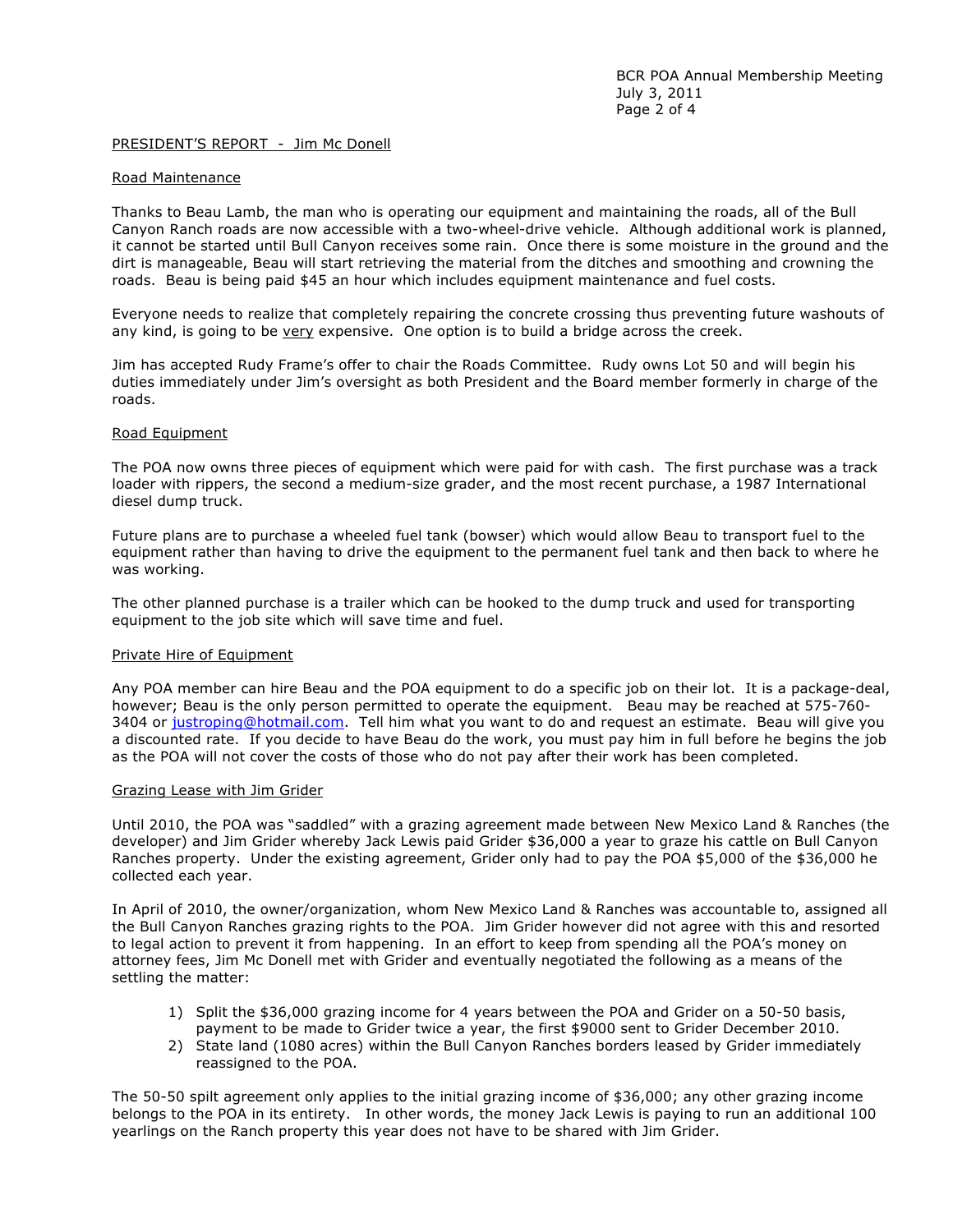# Revised CC&R's

In March of 2011, the owner/organization whom New Mexico Land & Ranches reported to, assigned all their rights, title and interest in the Bull Canyon Ranches to the Bull Canyon Ranches POA, thus making us a completely independent entity answering to no one except ourselves. As a result, the CC&R's were totally revised and any mention of either the declarant or New Mexico Land & Ranches was removed. The POA membership approved the revised CC&R's, and Genie will cover the voting results in her presentation.

#### Appointment of Accounting Firm & Lien Management

In an effort to provide accounting continuity from one Board to another, the current Board plans to investigate the possibility of hiring a New Mexico accounting/bookkeeping firm who would handle the POA's accounting needs, specifically bookkeeping, tax returns, dues collections, check deposits, and associated financial reports. As in the past, the POA Treasurer would still write and sign the checks.

Eileen de Castro is involved with a new business venture and as a result no longer has the time to handle all the POA's financial matters as she has so competently done in the past. Fortunately however, she has agreed to continue managing the liens that must be filed against those with delinquent accounts.

#### Improving Property Values

Jim Mc Donell gave a short presentation on his views of how Bull Canyon Ranches property values can be improved. He will write a detailed letter to the membership on this subject within the month and request a mandate to move forward with his ideas. After discussing the reasons for the downward spiral in property values, he suggested that a way of stopping this trend would be to have a single realtor market all of the Bull Canyon lots. By doing this, it would be possible to assure no lot is advertised at a price lower than its initial selling price, and of course the realtor would discount his/her sales commission.

# SECRETARY'S REPORT - Genie Haynes

#### Website

Genie encouraged anyone who is not using the POA's website (www.bcrpoa.com) to do so. It's full of up-todate information plus it has many pictures of the ranch on it. A "Notification & Announcement" page has recently been added which shows upcoming events (such as the 2011 Annual Meeting) and lists the latest additions to other sections of the web.

#### Board Communication with the Membership

Currently, letters from the President are mailed to the membership through the U. S. Mail. Quarterly financial reports and Minutes of Board Meetings and Annual Meetings are posted on the website. Genie plans to mail a survey to the membership asking 1) their email address so she can include it in the membership directory, and 2) their preference for receiving Board communications.

#### Revised CC&R's Voting Results

Changes to the Covenants, Conditions & Restrictions for Bull Canyon Ranches requires 51% of the membership (or 44 lot owners) to vote; out of that 51%, 2/3's (or 30 lot owners) must cast an acceptance/approval vote.

40 Lot owners accepted/voted to approve the proposed CC&R revision 5 Lot owners voted against acceptance TOTAL of those voting – 45

The revised CC&R's, together with a voting tally sheet, were filed at the Guadalupe County Courthouse in Santa Rosa, NM on June 12, 2011.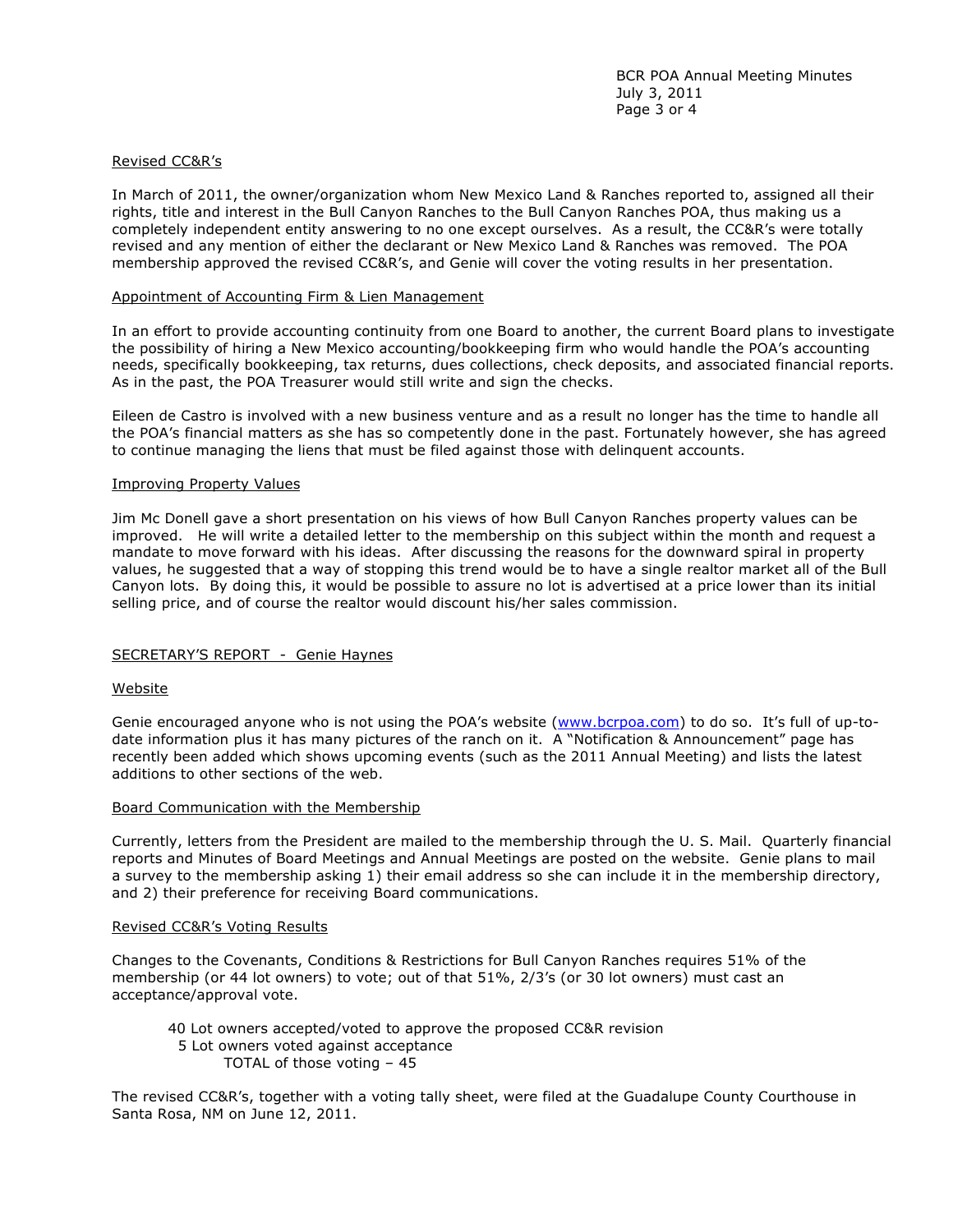#### No Hunting Announcement

Prior to hunting season, numerous ranches in the Bull Canyon area place announcements in "The Guardian", Santa Rosa's local weekly newspaper, saying no hunting will be permitted on their property. (The Board subscribes to this paper and Eileen de Castro monitors it for items that might affect the POA.) Although we have a locked entrance gate and two signs on the gate stating "No Trespassing" and "No Hunting", the Board has decided to post a "No Hunting" announcement in "The Guardian" as an additional deterrent.

## Gate Combination Change

Walt Capps will change the entrance gate combination tomorrow morning, July 4. The new combo is 3-1-4-2. It will be posted on the website's Notification & Announcement page and changed on an annual basis unless it becomes necessary to change it more frequently.

# END OF ANNUAL MEMBERSHIP MEETING

President Jim Mc Donell ended this session of the 2011 Annual Membership Meeting at 3:40 p.m. Mountain Daylight Savings Time. He did not adjourn the meeting. The meeting will reconvene no later than September 3, 2011. This action was taken in anticipation of at least five more members submitting their ballots/proxies. Receiving a minimum of five more ballots/proxies would establish the required quorum and allow the 2011 Board of Directors election to take place.

With the exception of Alan Beekman who resigned his Board position prior to the Annual Meeting, the current Board members will remain in place until a 2011 Board of Directors election occurs.

Lu Lujan did not submit her name as a candidate for the 2011 Board of Directors and therefore did not appear on the official ballot, but at today's meeting she volunteered to serve on the new Board. Jim Mc Donell and the current Board accepted her offer.

# BOARD MEETING

This Board Meeting began shortly after the Annual Meeting ended. President Jim Mc Donell called it to order at 3:50 p.m.

Attendees:

| Jim Mc Donell -                      | Current Board Member; Running for the 2011 Board |
|--------------------------------------|--------------------------------------------------|
| Genie Haynes -                       | Current Board Member; Running for the 2011 Board |
| Eileen de Castro -                   | Current Board Member; Running for the 2011 Board |
| Charles Simon -                      | Running for the 2011 Board                       |
| Lu Lujan<br>$\overline{\phantom{0}}$ | Volunteered to serve on the 2011 Board           |

Until the anticipated quorum can be achieved and the 2011 Board of Directors election held, interim responsibilities/assignments are:

| President                 |               | Jim Mc Donell    |
|---------------------------|---------------|------------------|
| VP & Treasurer            |               | Eileen de Castro |
| Secretary                 |               | Genie Haynes     |
| Roads Committee Member -  | Charles Simon |                  |
| Entertainment Committee - | Lu Lujan      |                  |

With the exception of Eileen de Castro, these Board member assignments will become permanent once the 2011 Election is an accomplished fact and the ballots/proxies have been tallied. As previously discussed, Eileen's current professional obligations preclude her from serving full term on the 2011 Board.

Minutes of both July 3, 2011 meetings respectfully submitted by